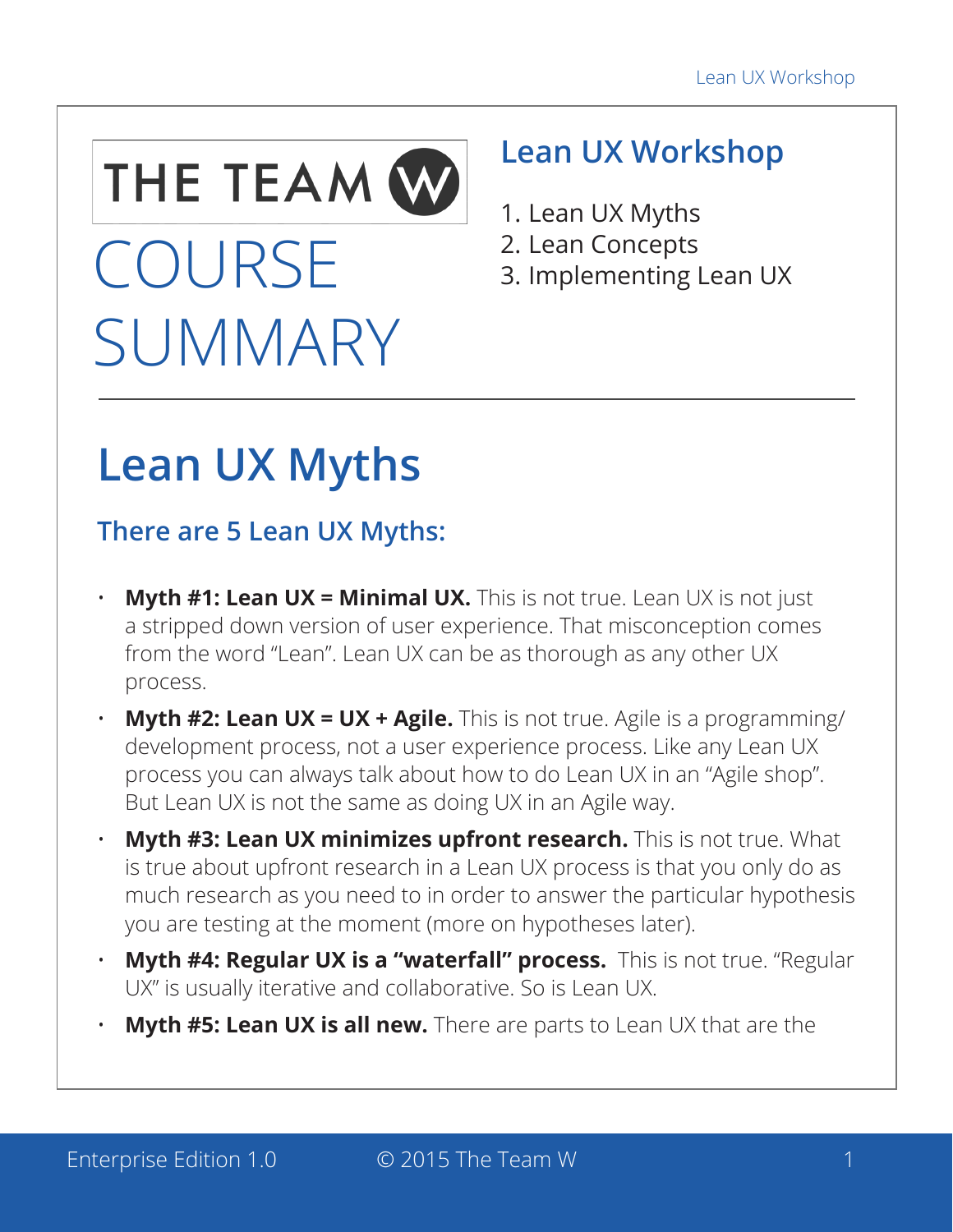same things "regular" (not Lean UX) people have been doing. There ARE some new ideas, but not everything is new.

• **NOT a myth: Lean UX puts UX front and center.** This is true. Lean UX says that designing the user experience is the way new products and services get created. UX is not an afterthought. It's critical to the process of developing anything.

# **Lean Concepts**

#### **Origins of Lean**

• Eric Ries wrote a book called The Lean Startup. This book is not specifically about Lean UX. It's about Eric Ries's ideas about Lean Startup. He explains the Lean concepts in the book. He started using these principles with his work with start-ups, but then realized that they worked in any organization, not just start-ups.



Enterprise Edition 1.0  $\qquad \qquad \circ$  2015 The Team W 2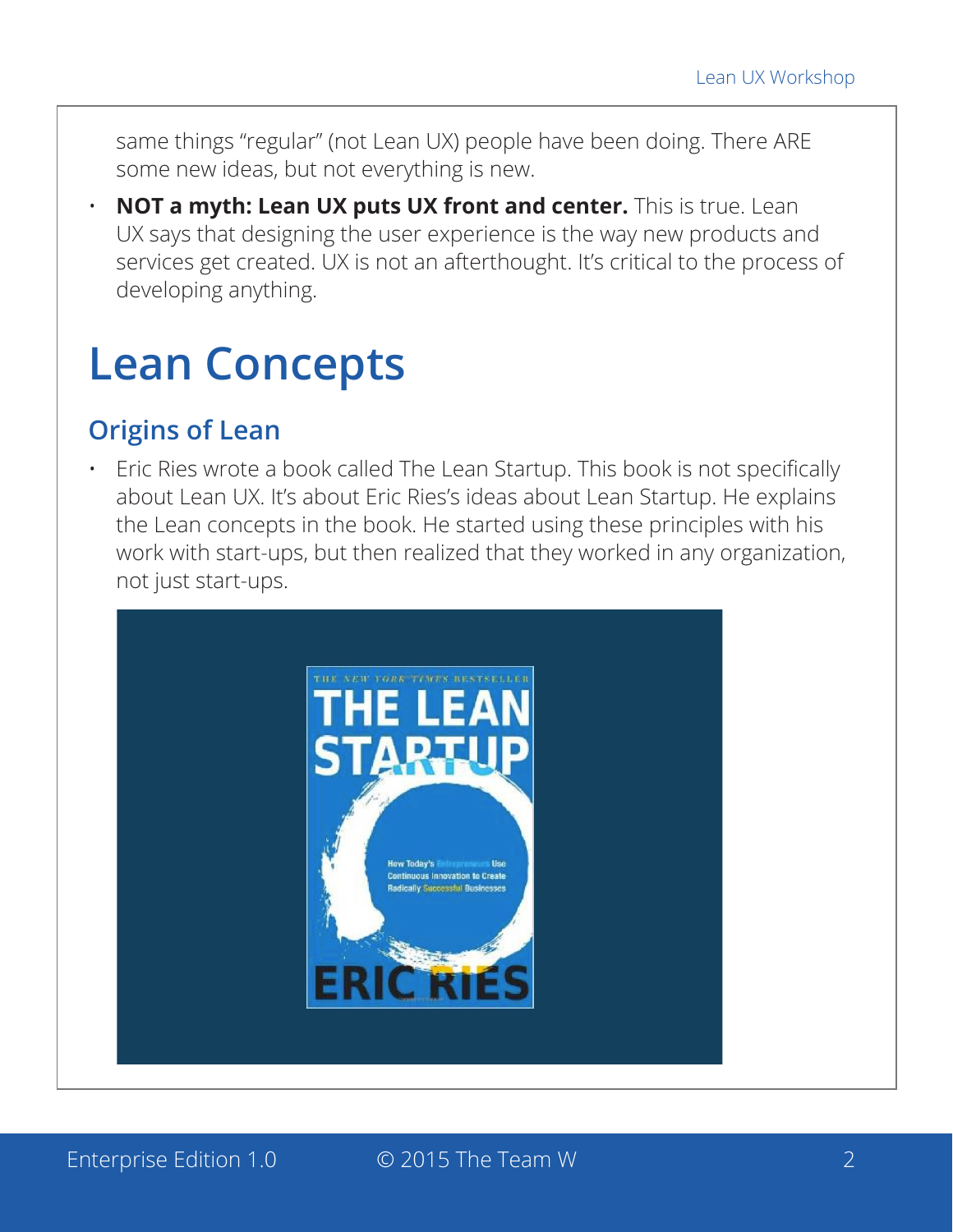# **Uncertainty**

- If you are developing products or services In times of uncertainty you have to do things differently.
- You need to eliminate as much uncertainty as possible.
- Lean concepts and process work to eliminate some of the uncertainty.

# **Ask the right questions**

- Instead of asking whether a product or service can be built, a better question to ask and answer is "Should this product be built?"
- Another question that is good to ask is "Can we build a sustainable business around this product or service?"
- The Lean process lets you answer these questions BEFORE you build the product (thereby minimizing uncertainty).

# **Hypothesis Testing And Experiments**

- In following a Lean process you come up with hypotheses to test about your possible product or service and then conduct experiments to test the hypotheses.
- A Lean process includes this cycle:

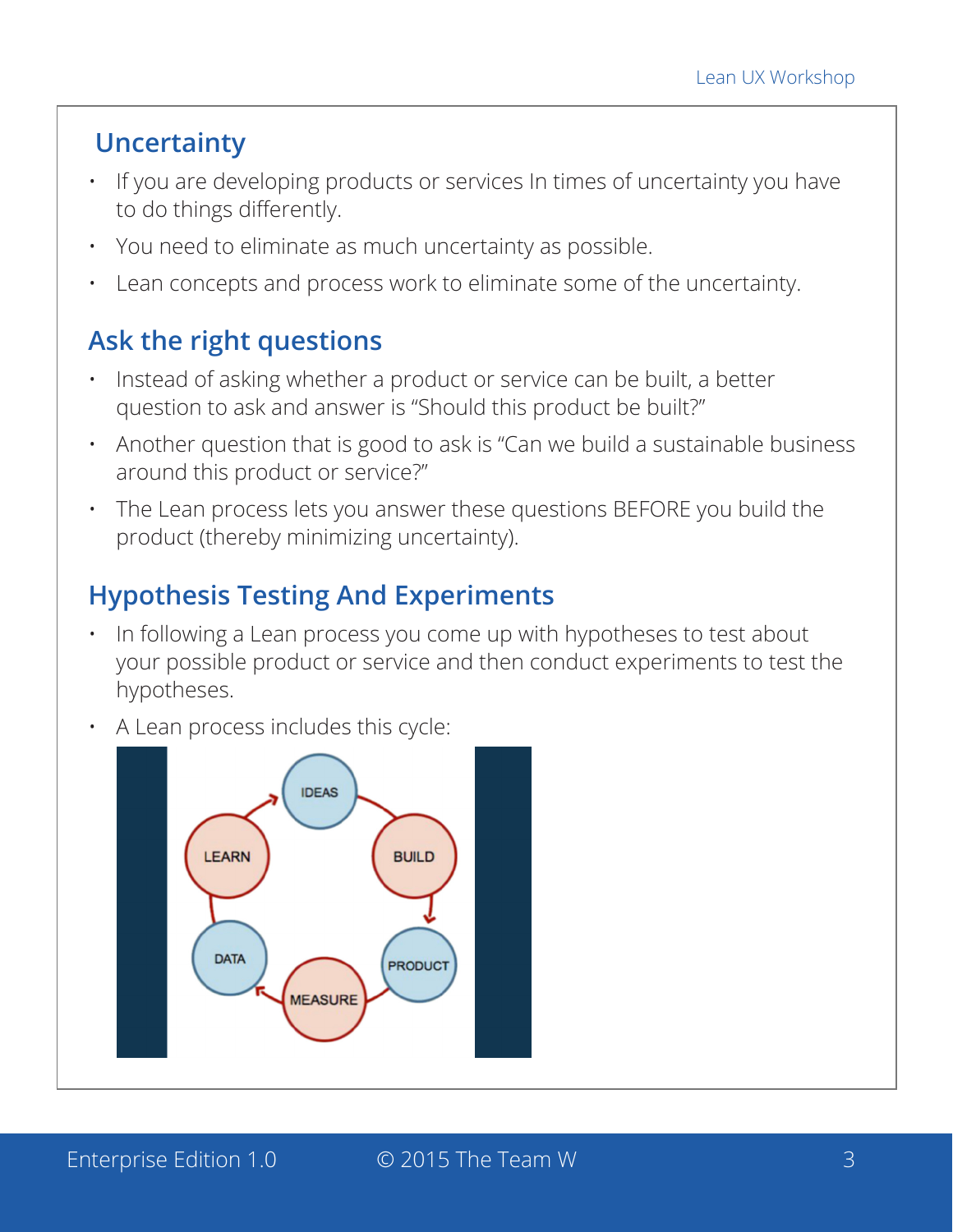• You run an experiment where you get an idea, create a hypothesis, build something so you can test the idea, then test it, measure it, and decide what to do based on the test. Then you start all over with another hypothesis.

#### **Minimal Viable Product**

- A key idea in a Lean process is that you build the least "thing" you can that allows you to test your . This is called a minimal viable product or MVP.
- You keep iterating and creating MVPs until you are sure you have a sustainable product, then you go build it.

#### **The Pivot**

• After you run an experiment you need to decide what to do. Do you run another experiment? Start building the actual product? Or did you learn something during the experiment that makes you want to make some changes? This is the pivot point.

|           | <b>The Pivot</b> |
|-----------|------------------|
| Persevere | Change<br>pivot  |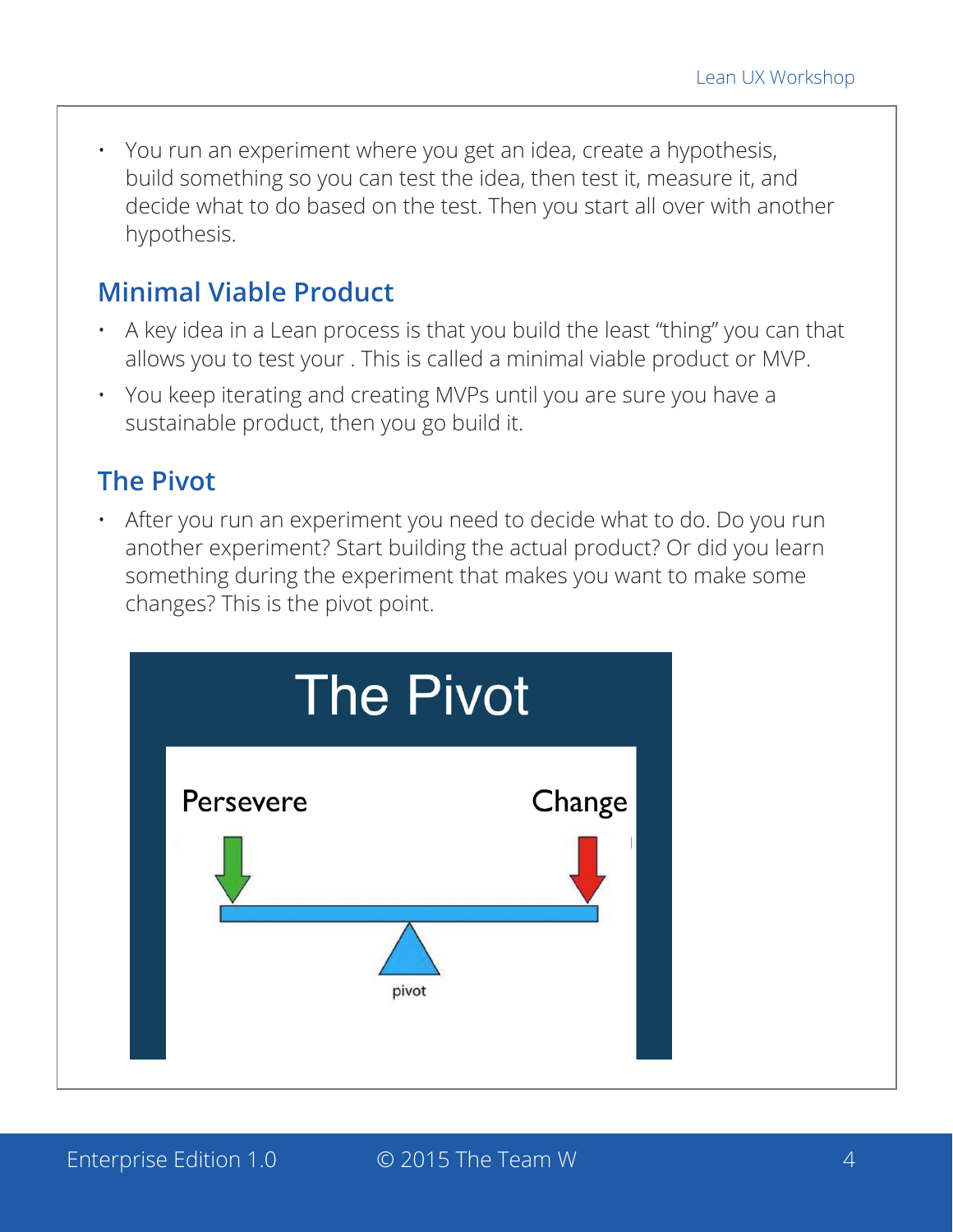- Possible pivots include changes to any of the following:
	- a. product/service
	- b. target audience
	- c. channel
	- d. revenue model
	- e. pricing
	- f. costs
	- g. partners

#### **Collaborate**

- In a Lean process it's critical that you collaborate.
- You collaborate with other designers.
- You collaborate with stakeholders.
- You collaborate with customers/users.

### **GOOTB (Get Out Of The Building)**

- In a Lean process it's important that you don't work in a vacuum.
- You should make sure to get out of your building and do research and experiments in context and with actual users.

# **Implementing Lean UX**

#### **Lean UX as a "vehicle"**

- Lean UX can be used as a vehicle for Lean in general.
- If you are using a Lean process then you use user experience to go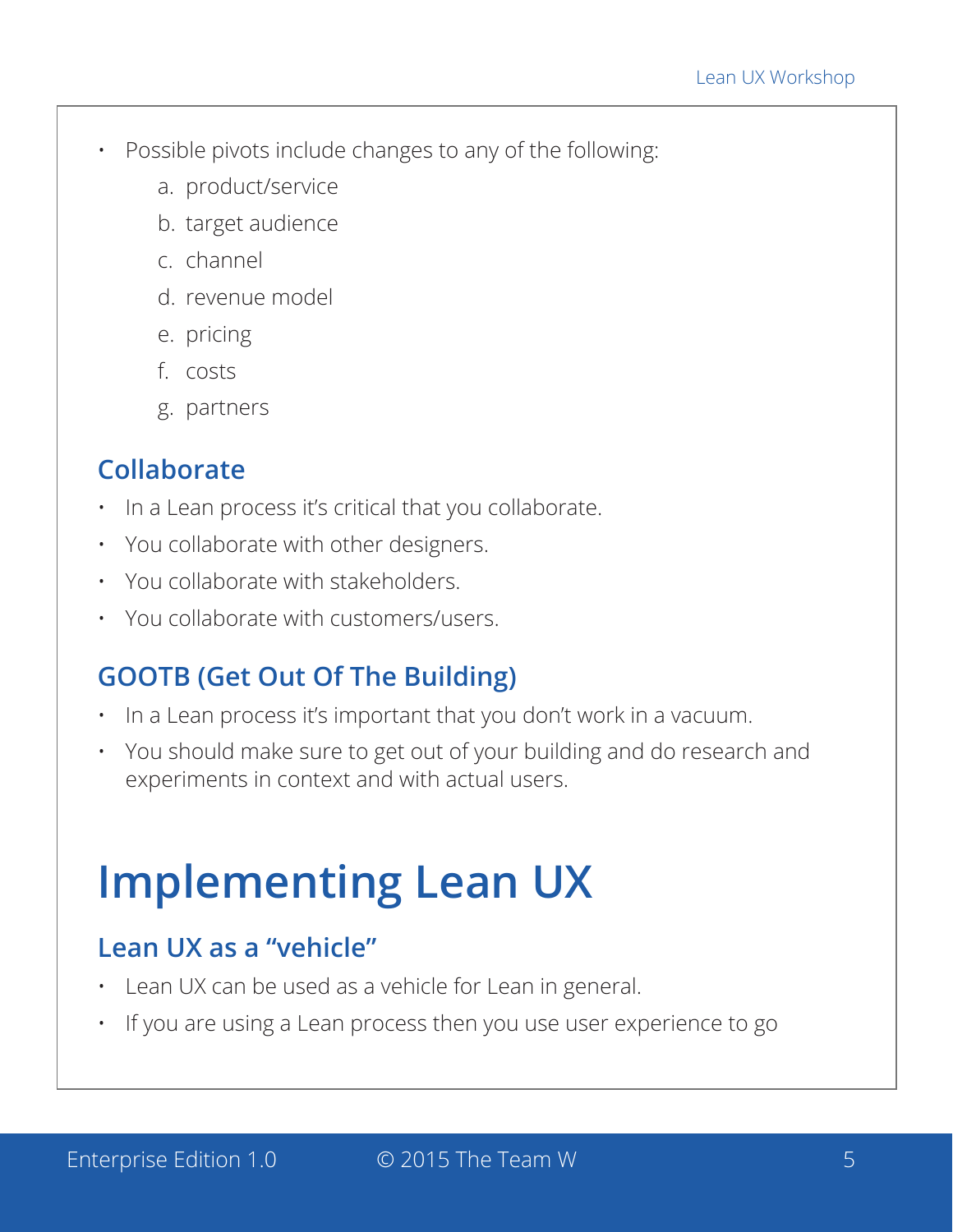through the process.

- UX is used when you create an MVP.
- UX is used to test the MVP.



- If you are doing Lean UX in an organization that is following Lean processes then here is a likely list of what you will be doing:
	- a. quick prototypes for experiments
	- b. user test the prototype with the hypotheses in mind
	- c. answer whether the hypotheses are true or not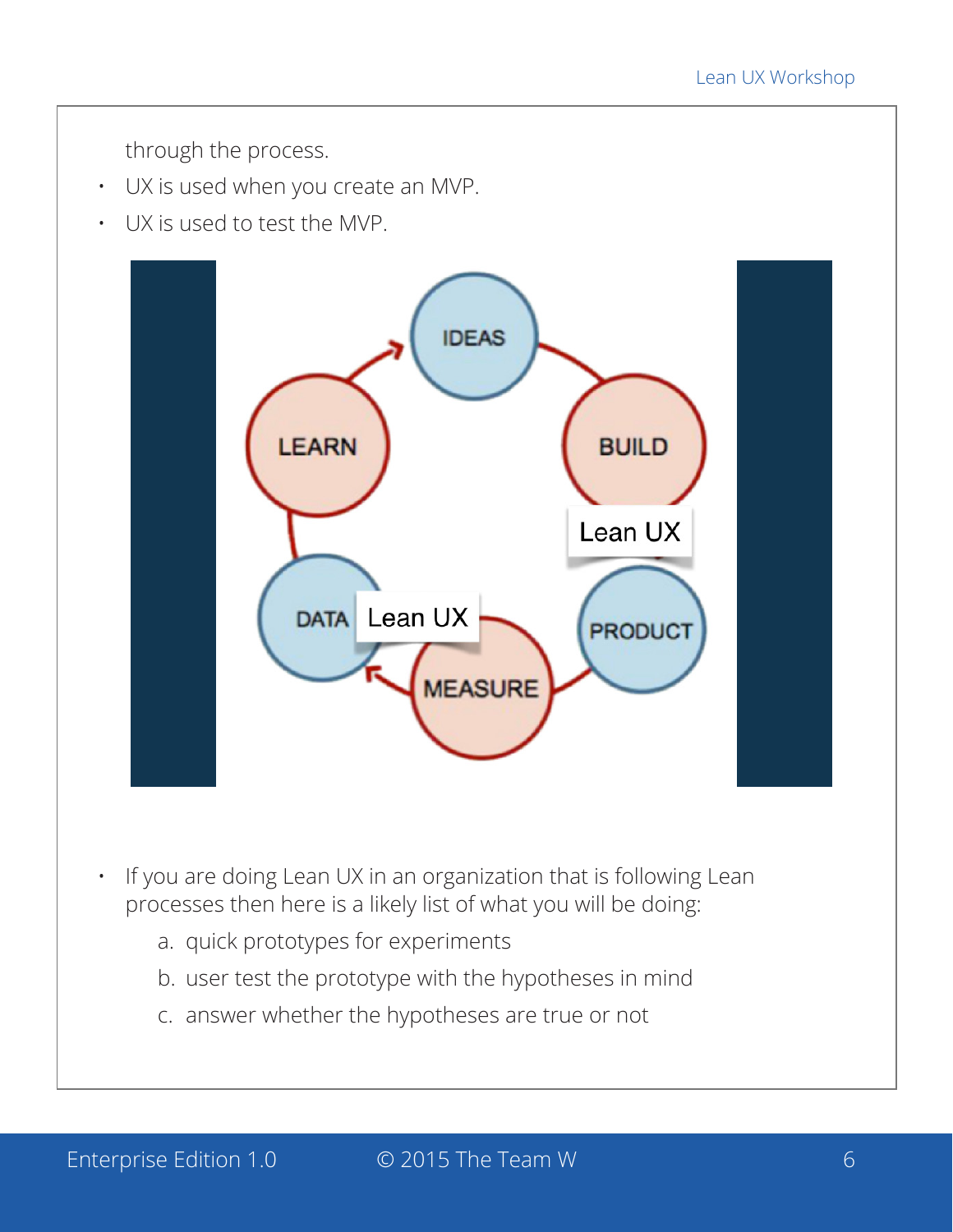- d. quick "just in time" research for experiments/hypotheses for example, interviewing the target audience, validating a persona, creating a task flow
- e. collaborate with tech and stakeholders
- f. maybe give opinion about pivot
- g. maybe give suggestions about the next experiment

#### **Lean UX in any environment**

- Even if your organization is not following Lean processes, you can still follow Lean for the UX work you do.
- You would still do the usual user research, but you would only do what you need to run an experiment and test a hypothesis. Then go back and do more as needed.
- You would just do enough design/prototyping to create an MVP for the particular hypothesis.
- All design/prototyping would be in collaboration with technical staff, stakeholders, and so on.
- You would only do user testing for a particular hypothesis you are testing.
- In a Lean process you keep documentation to a minimum.